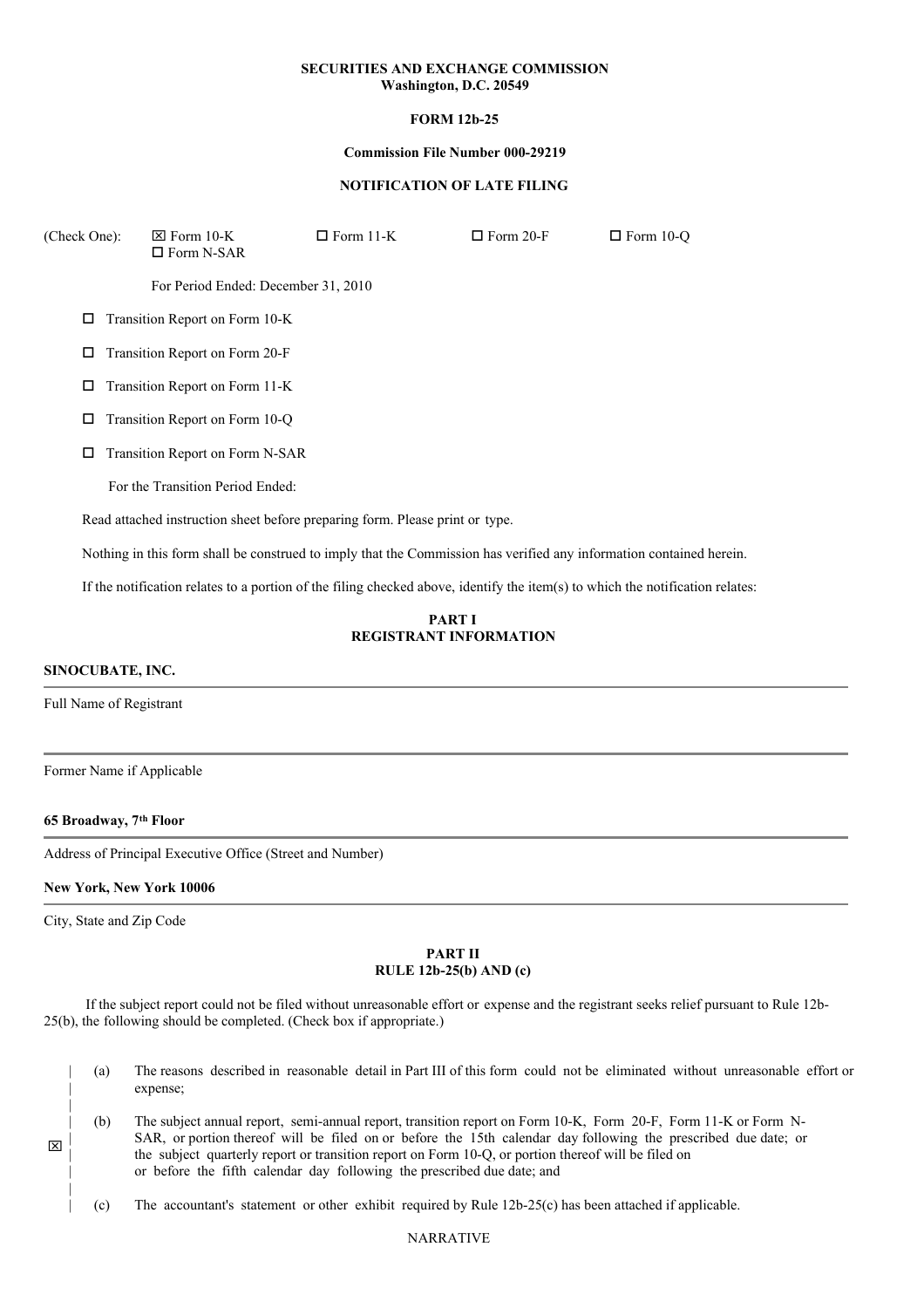State below in reasonable detail why the Form 10-K, 11-K, 20-F 10-Q, N-SAR or the transition report portion thereof could not be filed within the prescribed time period. (Attach extra sheets if needed.)

The Registrant is unable to file its Form 10-K within the prescribed time period without unreasonable effort or expense due to the fact that it has not completed the process of preparing and integrating its audited operating and financial information into statements for the fiscal year ended December 31, 2010. The Registrant anticipates that it will file its Form 10-K no later than the fifteenth calendar day following the prescribed due date, as permitted by Exchange Act Rule 12b-25.